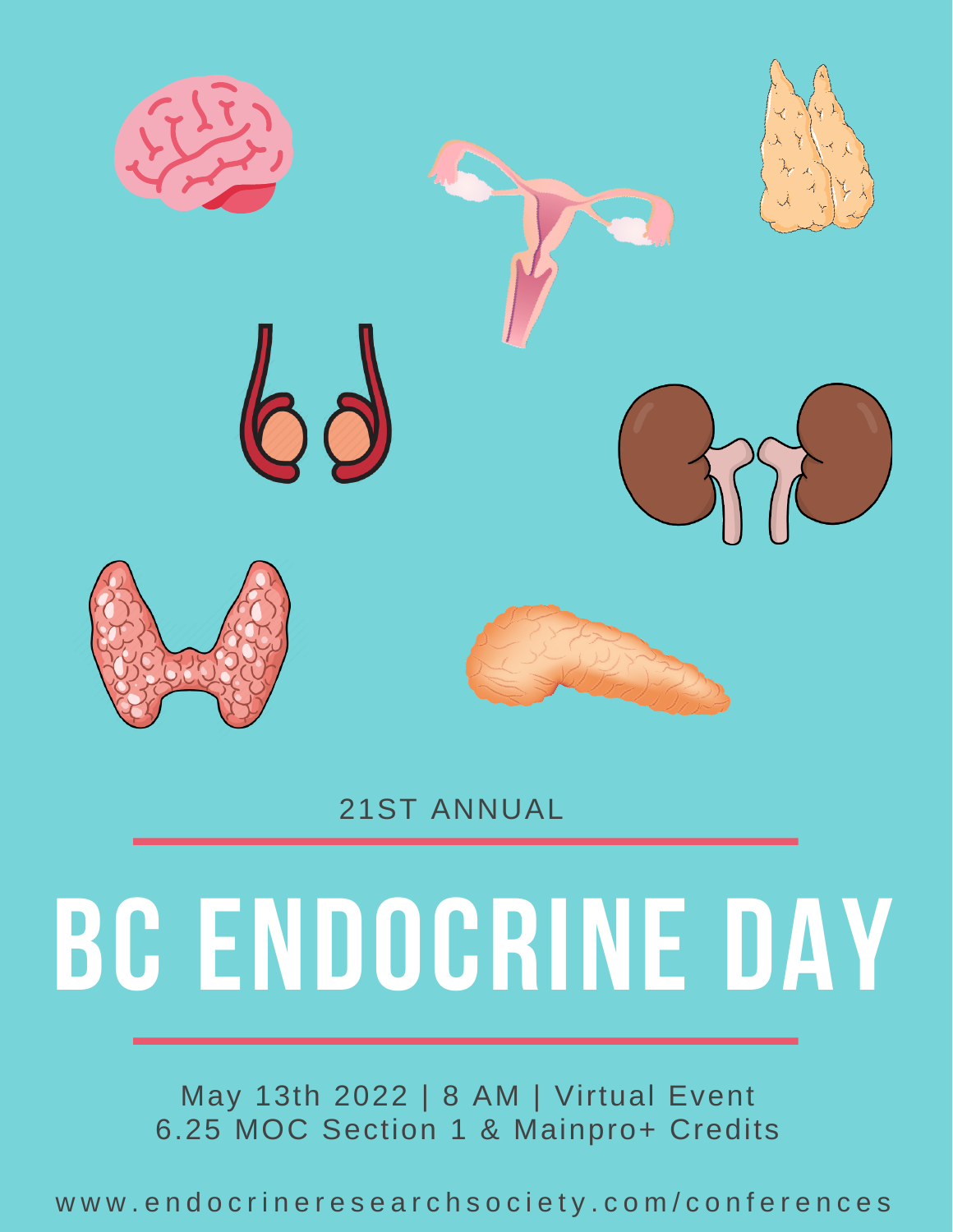#### **COURSE DESCRIPTION**

This full-day lecture series offers an interactive case-based review of common endocrine problems encountered in clinical office practice. The conference is open to general practitioners, internists, specialists, trainees, and allied health professionals. A variety of endocrine health topics will be reviewed, such as adrenal, thyroid, pituitary, and gonadal disorders, as well as pediatric endocrinology, hypertension, diabetes and some interesting endocrinology cases.

#### **COURSE OBJECTIVES**

Upon completion of the program, participants will be able to:

1) Describe at least one key endocrine clinical solution, learning point or next step in therapy for each topic presented.

2) Be able to demonstrate updated knowledge of new concepts and technology for diagnosis and treatment for endocrine patients encountered in office practice.

3) Outline how you may employ these new clinical skills, technology & treatment options for improving your patient's care.

### **COURSE FACULTY**

**Dr. Fady Hannah-Shmouni,** MD, DABIM, AHSCP, FRCPC, Endocrinology, Hypertension & Metabolic Genetics

**Dr. Dan Metzger**, MD, FRCPC, Clinical Professor, Division of Endocrinology, UBC

**Dr. Pol Darras**, MD, FRCPC, Clinical Associate Professor, Division of Endocrinology, UBC

**Dr. Brandon Galm**, MD, MPH, FRCPC, Clinical Assistant Professor, Division of Endocrinology, UBC

**Dr. Benjamin Schroeder**, MD, FRCPC, Clinical Assistant Professor, Division of Endocrinology, UBC

**Dr. Michelle Johnson**, MD, FRCPC, Clinical Associate Professor, Division of Endocrinology, UBC

**Dr. Angela Liu**, MD, FRCPC, Clinical Assistant Professor, Division of Endocrinology, UBC

**Dr. Joseph Leung**, MD, MPH, FRCPC, ABIM, Clinical Assistant Professor, Division of Endocrinology, UBC

#### **COURSE PLANNING COMMITTEE**

**Dr. Colette Davis**, Family Physician, Vancouver, BC **Dr. Monika Pawlowska**, Endocrinologist, Vancouver, BC **Dr. Adam White**, Endocrinologist, Vancouver, BC